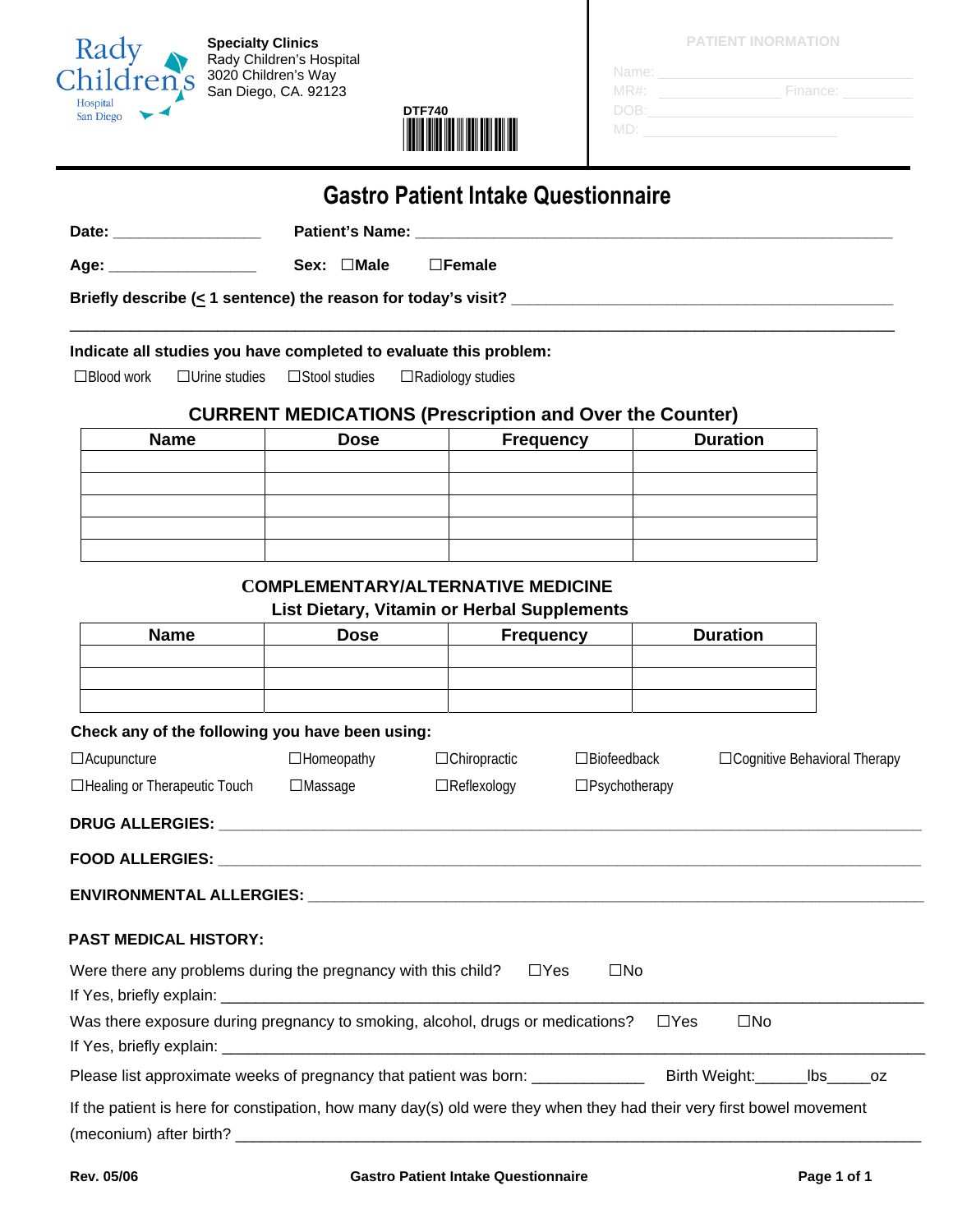

| <b>Major Medical Problems or Illnesses</b> | <b>Date of Diagnosis</b> |
|--------------------------------------------|--------------------------|
|                                            |                          |
|                                            |                          |
|                                            |                          |

#### **PAST HOSPITALIZATIONS**

| Reason | <b>Date</b> | <b>Hospital Name</b> |
|--------|-------------|----------------------|
|        |             |                      |
|        |             |                      |
|        |             |                      |

#### **PAST SURGERIES**

| Reason | <b>Date</b> | <b>Hospital Name &amp; Surgeon</b> |
|--------|-------------|------------------------------------|
|        |             |                                    |
|        |             |                                    |
|        |             |                                    |

#### **DIET / NUTRITIONAL HISTORY:**

| Was the patient breast fed as an infant?                                                                     | □Yes □No      |                   | If yes, until how many months old?             |                   |
|--------------------------------------------------------------------------------------------------------------|---------------|-------------------|------------------------------------------------|-------------------|
| Please indicate all sources of water consumed:                                                               | $\square$ Tap | $\square$ Well    | $\square$ Bottled                              |                   |
| Is the patient on any restricted diet? $\square$ Yes<br>For patients who are infants:                        |               |                   | $\square$ No If Yes, briefly explain:          |                   |
| What is their current nutrition? (Check all that apply):<br>If formula fed, list current formula: If formula |               | $\Box$ Breastmilk | $\square$ Formula<br>Ounces consumed in 24 hrs | $\Box$ Table food |

Please list other formulas tried and date: \_\_\_\_\_\_\_\_\_\_\_\_\_\_\_\_\_\_\_\_\_\_\_\_\_\_\_\_\_\_\_\_\_\_\_\_\_\_\_\_\_\_\_\_\_\_\_\_\_\_\_\_\_\_\_\_\_\_\_\_\_\_\_\_\_\_

#### For patients who are children or teens: (C@& all that apply)

| <b>Type of Milk Consumed</b> |  | Amount consumed (ounces per day) |
|------------------------------|--|----------------------------------|
| Whole Cow's Milk             |  |                                  |
| 2% Cow's Milk                |  |                                  |
| 1% Cow's Milk                |  |                                  |
| Skim Cow's Milk              |  |                                  |
| Soy Milk                     |  |                                  |
| <b>Rice Milk</b>             |  |                                  |
| Other                        |  |                                  |

#### **Non-oral routes of nutrition (C\ YW\_ all that apply now):**

| Route      | <b>Feeding Schedule</b> |
|------------|-------------------------|
| Tube       |                         |
| <b>TPN</b> |                         |

#### **Immunization/Exposure History**

| Гуре                                    | <b>Date</b> |
|-----------------------------------------|-------------|
| <b>Hepatitis A Vaccine</b>              |             |
| <b>Hepatitis B Vaccine</b>              |             |
| Diptheria / Pertussis / Tetanus Vaccine |             |
| Mumps / Measles / Rubella Vaccine       |             |
| Varicella (chickenpox) Vaccine          |             |
| Tuberculosis Skin Test (PPD)            |             |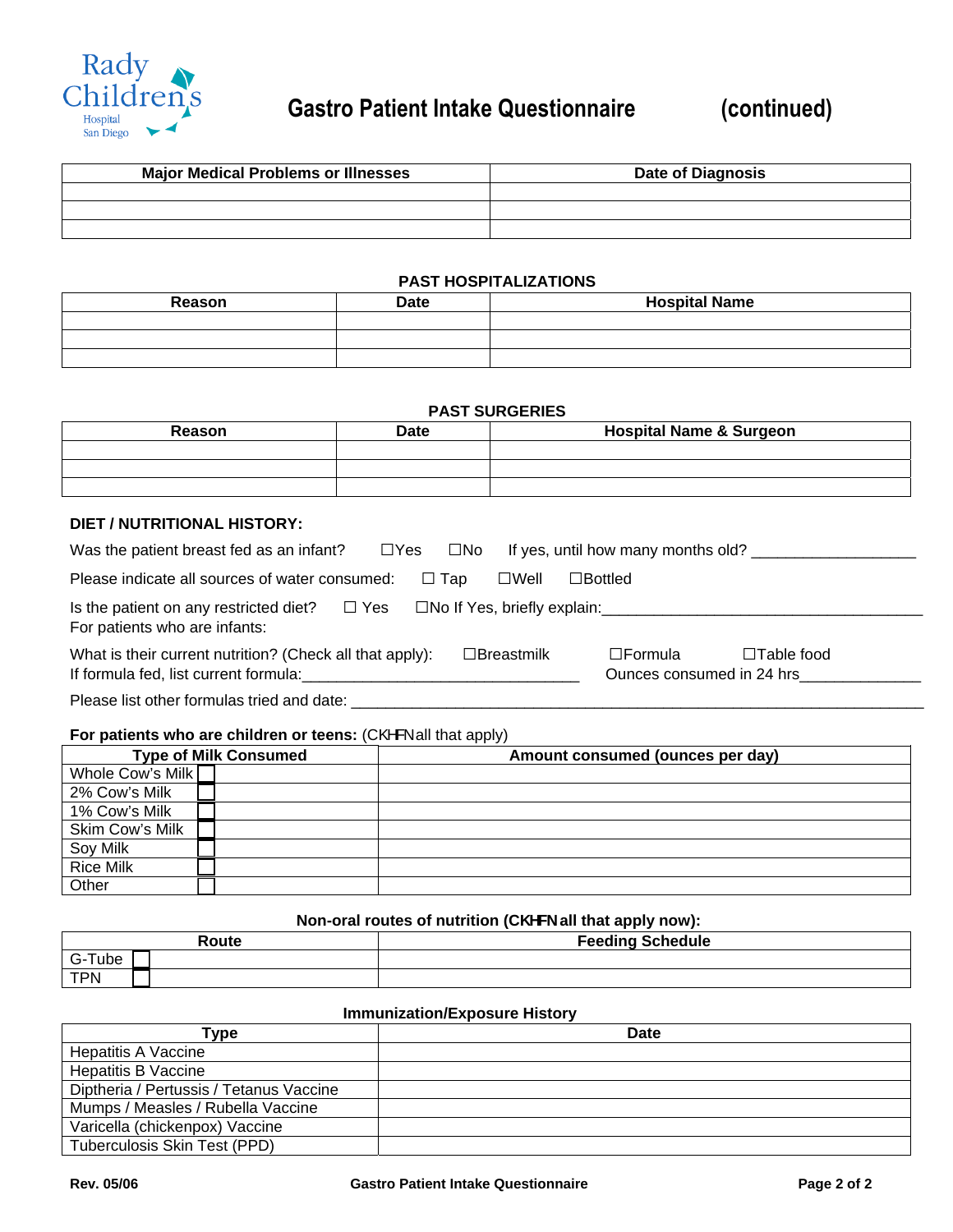

**REVIEW OF SYSTEMS: Please check problems on the list below, which the patient has had within the past year.** 

| General                                | <b>Gastrointestinal</b>                     |
|----------------------------------------|---------------------------------------------|
| Recent acute illness                   | Appetite problems                           |
| Fever / chills / sweats                | Nausea                                      |
| Fatigue or weakness                    | Vomiting                                    |
| Excessive thirst or urination          | Heartburn, reflux or spitting up            |
| Unexplained weight loss or gain        | Excessive burping                           |
| Swollen glands                         | Pain or difficulty swallowing               |
| Pale                                   | Abdominal pain                              |
| Delay in development                   | Abdominal distension / bloating / gassiness |
| <b>Allergy</b>                         | Jaundice or yellowness of skin              |
| Asthma                                 | Diarrhea                                    |
| Eczema                                 | Constipation                                |
| <b>Hives</b>                           | <b>Bloody stools</b>                        |
| Hayfever                               | Black or tarry stools                       |
| <b>Eyes</b>                            | Pale stools                                 |
| Vision problems                        | Greasy stools                               |
| Eye pain / burning / tearing / itching | Fecal incontinence or soiling               |
| Ear / Nose / Throat                    | Rectal prolapse                             |
| Hearing problems / ringing in ears     | Heart/Lung                                  |
| Ear pain                               | Palpitations                                |
| Chronic or recurrent ear infections    | Chest pain or pressure                      |
| Congestion or nasal discharge          | Difficulty breathing or loud breathing      |
| Snoring                                | Coughing                                    |
| Sore throat                            | Wheezing                                    |
| Voice hoarseness                       | Excessive hiccups                           |
| Croup                                  | <b>Blood / Lymphatic</b>                    |
| Mouth ulcers                           | <b>Unexplained lumps</b>                    |
| Problems with teeth or gums            | Easy bruising / bleeding                    |
| <b>Musculoskeletal / Skin</b>          | <b>Neurologic / Psychiatric</b>             |
| Rashes                                 | Headache                                    |
| <b>Itchiness</b>                       | <b>Dizziness</b>                            |
| Muscle pain                            | <b>Seizures</b>                             |
| Back pain                              | Loss of coordination or imbalance           |
| Neck Pain                              | Memory loss                                 |
| Weakness in arms or legs               | Waking from sleep or problems with sleeping |
| Joint pain / swelling / redness        | Sad mood or depression                      |
| Genitourinary                          | Anxiety or stress                           |
| Urinary incontinence                   | <b>Gynecologic (females only)</b>           |
| Blood in urine                         | Vaginal discharge                           |
| Pain with urination                    | Age of onset of periods / menses-list here  |
| Frequent urination                     | Problems with periods / menses              |
|                                        | Medication use for menstrual problems       |
| Other (please list):                   |                                             |
|                                        |                                             |
|                                        |                                             |
|                                        |                                             |

#### **ROS Reviewed with Patient:**

| <b>Provider Initials</b> |  |  |  |
|--------------------------|--|--|--|
| Date                     |  |  |  |

#### **SOCIAL HISTORY:**

|  |  | □Apartment □house □farm □military base □group home □boarding school □other: |  |
|--|--|-----------------------------------------------------------------------------|--|
|  |  |                                                                             |  |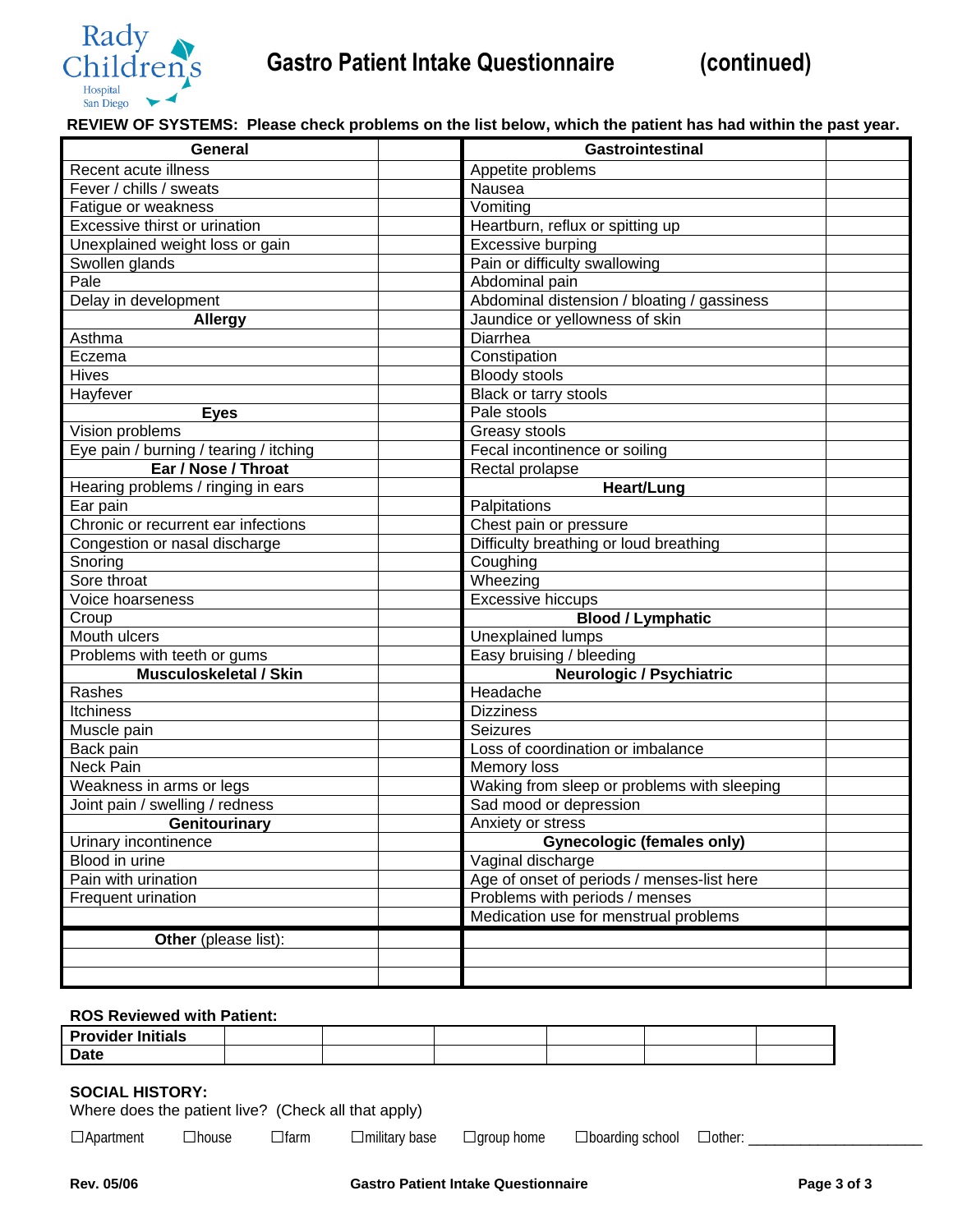

List below those who live with the patient:

| LIST DOISW THOSE WHO HAS WITH THE PUTCHT.<br><b>Relationship to patient</b>                                     | Age                                |                  | <b>Sex</b>                   | Smoker3                   |    |  |
|-----------------------------------------------------------------------------------------------------------------|------------------------------------|------------------|------------------------------|---------------------------|----|--|
|                                                                                                                 |                                    |                  | Male Mixis Femal^ [          | Yes <b><i>A</i>MWWANo</b> |    |  |
|                                                                                                                 |                                    |                  | Male AAWWFemale              | Yes <b>MWWW</b> No        |    |  |
|                                                                                                                 |                                    |                  | Male <b>MOWWF</b> emale      | Yes <i>A</i> MAWANol      |    |  |
|                                                                                                                 |                                    |                  | Male A <sup>WWW</sup> Female | Yes <i>A</i> MAWANo       |    |  |
|                                                                                                                 |                                    |                  | Male AS WANT emale           | Yes <i><b>AAWAANo</b></i> |    |  |
|                                                                                                                 |                                    |                  | Male A <del>MWWF</del> emale | Yes <b>ASKWANo</b>        |    |  |
|                                                                                                                 |                                    |                  |                              |                           |    |  |
|                                                                                                                 |                                    |                  |                              |                           |    |  |
|                                                                                                                 |                                    |                  |                              |                           |    |  |
| Are there other caregivers besides the parents? $\Box$ Yes                                                      |                                    | $\square$ No     |                              |                           |    |  |
| Please indicate which if any pets are in the home: (check all that apply or list others)                        |                                    |                  |                              |                           |    |  |
| $\square$ Dogs<br>$\Box$ cats                                                                                   | $\Box$ reptiles<br>$\square$ birds |                  |                              |                           |    |  |
|                                                                                                                 |                                    |                  |                              |                           |    |  |
|                                                                                                                 |                                    |                  |                              |                           |    |  |
| Travel History: (check all that apply within the past year)                                                     |                                    |                  |                              |                           |    |  |
| $\square$ Within US<br>$\Box$ Camping                                                                           | $\square$ Mexico                   |                  |                              |                           |    |  |
| What type of school is the patient in? □Public □Private □Home-school                                            |                                    |                  |                              |                           |    |  |
|                                                                                                                 |                                    |                  |                              |                           |    |  |
| What is the patient's school performance like? $\Box$ Honors $\Box$ Average<br>$\Box$ Passing<br>$\Box$ Failing |                                    |                  |                              |                           |    |  |
|                                                                                                                 |                                    |                  |                              |                           |    |  |
| <b>School Related Questions Within the Past Year</b>                                                            |                                    | <b>Yes</b><br>No |                              |                           |    |  |
| Is the patient in special education?                                                                            |                                    |                  |                              |                           |    |  |
| Any problems with school performance?                                                                           |                                    |                  |                              |                           |    |  |
| Any problems with school attendance?                                                                            |                                    |                  |                              |                           |    |  |
|                                                                                                                 |                                    |                  |                              |                           |    |  |
| Activity Related Questions Within the Past Year                                                                 |                                    |                  |                              | Yes (list hours per week) | No |  |
| Does the patient take part in after school activities?                                                          |                                    |                  |                              |                           |    |  |
| Does the patient take part in physical education?                                                               |                                    |                  |                              |                           |    |  |
| Does the patient exercise outside of school?                                                                    |                                    |                  |                              |                           |    |  |
| Does the patient regularly watch TV/videos or use the computer?                                                 |                                    |                  |                              |                           |    |  |

Any stress in the patient's life? **□**Yes **□**No

| If Yes, check all that apply: | $\Box$ Home | $\square$ School | $\Box$ Friends | Other: |  |
|-------------------------------|-------------|------------------|----------------|--------|--|
|-------------------------------|-------------|------------------|----------------|--------|--|